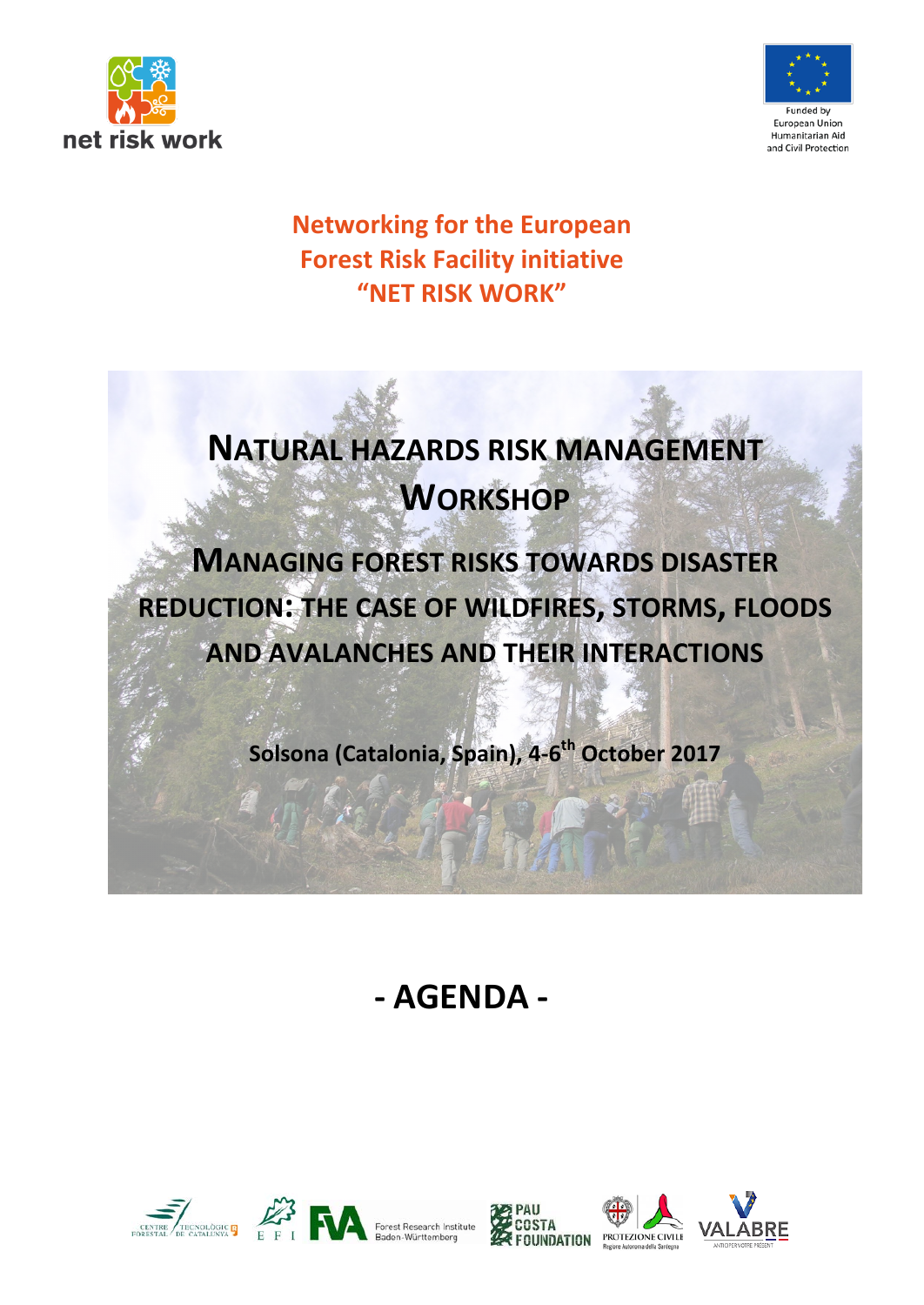



## **Index**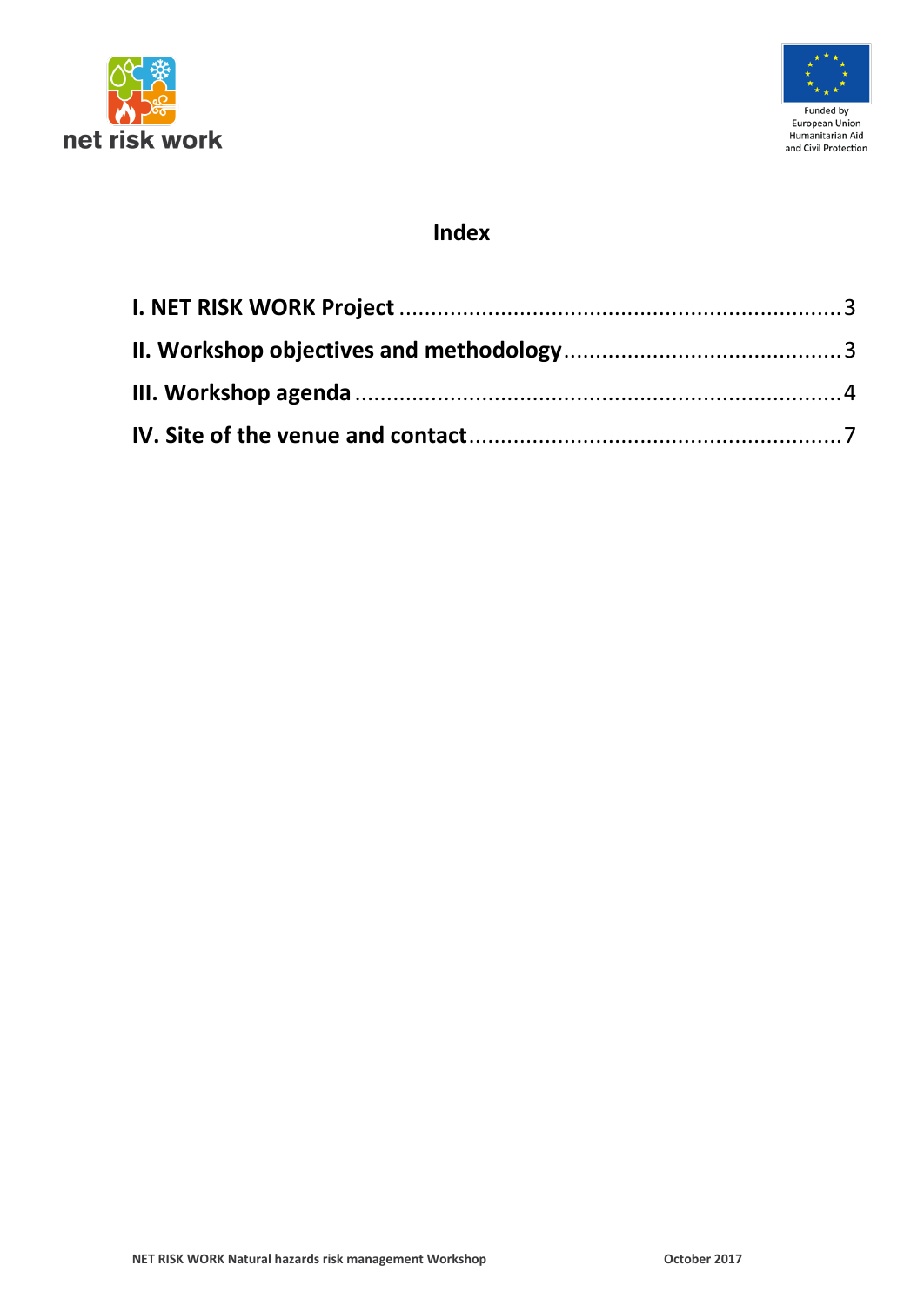



## <span id="page-2-0"></span>**I. NET RISK WORK Project**

*Networking for the European Forest Risk Facility Initiative* (NET RISK WORK) is a two-years Project (2017-2018) funded by the EU Civil Protection Mechanism, promoting the knowledge exchange and networking around four major European forest risks and their interactions; wildfires, storms, floods and snow avalanches.

NET RISK WORK wants to perform a best practices capitalization and knowledge exchange process on risks planning and management capabilities for a better comprehension on how are these hazards interacting in a changing climate context all across Europe, and what can be used from lessons learned between regions and other risks experience.

The Project is also giving continuity to the Risk Facility Initiative started in 2014 [\(www.friksgo.org\)](http://www.friksgo.org/) encouraging networking under informal and permanent multi-actor platforms seeking for a better transfer of knowledge into practices and policy making.

Further information of the project is available at the website:<http://netriskwork.ctfc.cat/>

## <span id="page-2-1"></span>**II. Workshop objectives and methodology**

Under several climate change scenarios, all European countries seems undergo increased risk of different natural disasters. This expected trend will affect areas that historically have not experienced significant impact from a specific natural hazard; a large proportion of damage is likely to be related not only with high-severity events but also with new hazards interactions (new risks coming up and influencing existing ones as wildfires affecting mountain forests increasing avalanche risk).

The workshop wants to provide a meeting and discussion space on expert knowledge about wildfires, floods, storms and avalanches risks, with the following specific objectives;

- Identify main risks' management and reduction strategies challenges in a climate change context.
- Explore how different risks are interacting and what can be used from lessons learned between regions and others risks' best practices and operational tools.
- Highlight the fundamentals for facing an inclusive risk cycle management under the Civil Protection objectives
- Promote networking and knowledge exchange on different natural hazards at European level

Workshop agenda includes sessions with key note conferences as well as discussion group sessions conducted by moderators with the aim of delivering conclusions in a structured way, following common transvers components of the risk management cycle referred to the risk assessment and planning, cost-effectiveness, governance and communication. A final fieldtrip will serve to analyze the case of wildfires and floods risks in the region. An active participation of the invited attendants is expected.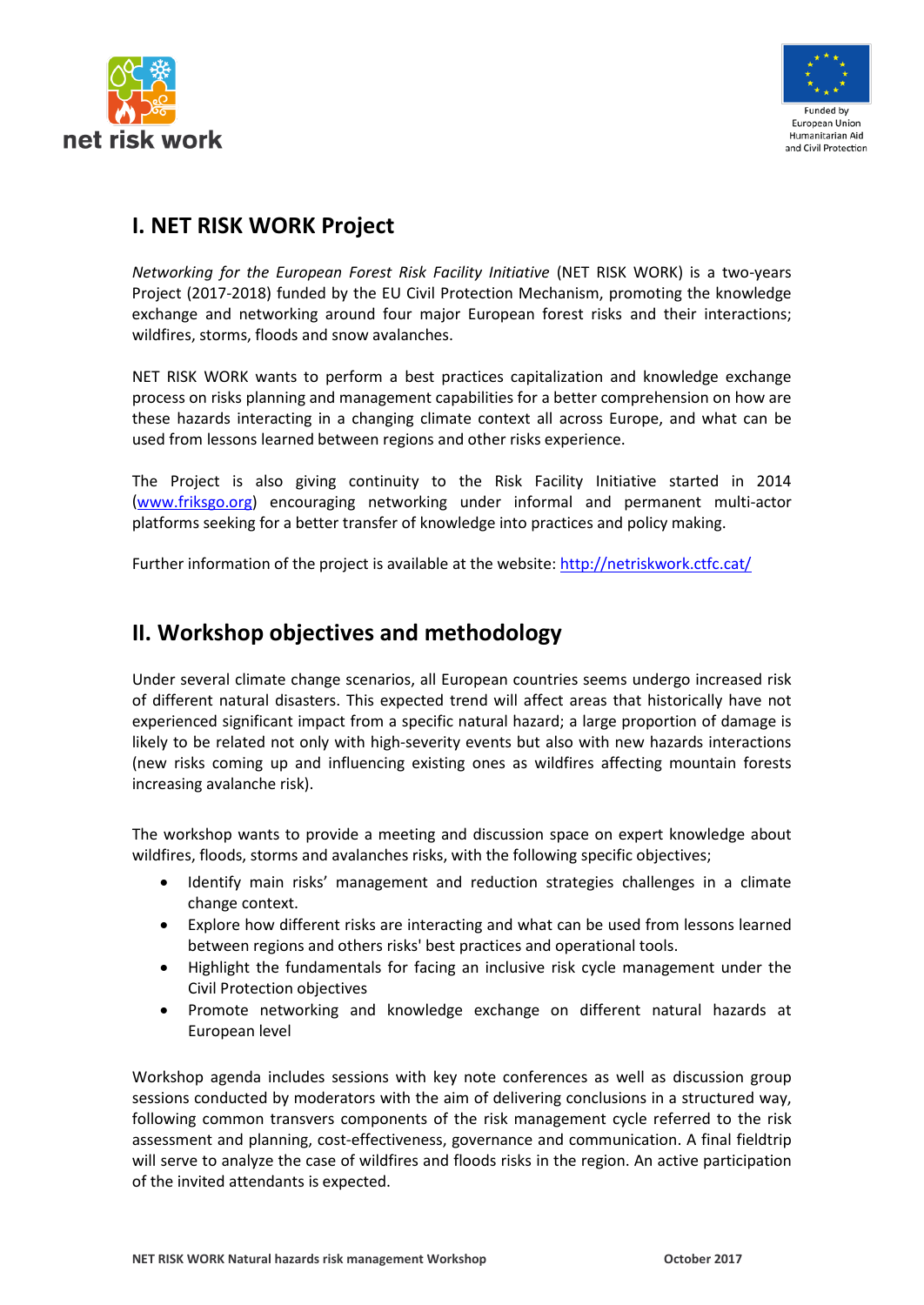



## <span id="page-3-0"></span>**III. Workshop agenda**

## *Tuesday, 3th October 2017 - Arrival*

18:00-

- $\frac{18:00}{20:00}$  Only for NET RISK WORK partners: Project meeting in CTFC headquarters
- 21:00 Welcome workshop dinner (Sant Roc Hotel restaurant)

#### *Wednesday, 4th October 2017 - Workshop Day 1: Assessing risks interactions and lessons learned*

| 08.30 | Transfer to CTFC headquarters (see Practical information)                                                                                                                                                                                                                                                         |
|-------|-------------------------------------------------------------------------------------------------------------------------------------------------------------------------------------------------------------------------------------------------------------------------------------------------------------------|
| 08:40 | Registration                                                                                                                                                                                                                                                                                                      |
| 09:00 | Welcome. Antoni Trasobares, Director of Forest Sciences Centre of Catalonia - CTFC &<br>Eduard Plana, NET RISK WORK Project coordinator - CTFC                                                                                                                                                                    |
| 09:10 | Opening session: Introducing European Forest Risk Facility initiative; Towards<br>enhancing the resilience and adaptive capacity of European forests landscapes by<br>promoting knowledge exchange and networking. Alex Held, European Forest Institute<br>Resilience Programme & Marcus Lidner EFI-SURE project. |
| 09:35 | Workshop agenda and functioning. Marc Font & Marta Serra, NET RISK WORK officers<br>- CTFC                                                                                                                                                                                                                        |
|       | Risks' key note conferences                                                                                                                                                                                                                                                                                       |
|       | Risk management review on main gaps and achievements, challenges in a climate change context and<br>potential interactions with other risks                                                                                                                                                                       |
| 09:45 | Wildfires, dealing with complexity. Eduard Plana, CTFC & Marc Castellnou, UT-GRAF<br>Fire Service Generalitat de Catalunya                                                                                                                                                                                        |
| 10:10 | Storm disasters: too seldom - too often. Christoph Hartebrodt, Forest Research<br>Institute of Baden-Württemberg FVA                                                                                                                                                                                              |
| 10:35 | Coffee break                                                                                                                                                                                                                                                                                                      |
| 11:00 | Flood risk management: opening opportunities. Bertram de Rooij, Wageningen<br>Environmental Research (Alterra)                                                                                                                                                                                                    |
| 11:25 | Avalanches: forest interactions and risk management. Frank Krumm. Institute for<br>Snow and Avalanche Research SLF - WSL                                                                                                                                                                                          |
| 11:50 | <b>Questions &amp; answers</b>                                                                                                                                                                                                                                                                                    |
| 13:00 | Description of the work plan in the afternoon                                                                                                                                                                                                                                                                     |
| 13:15 | Lunch                                                                                                                                                                                                                                                                                                             |
|       |                                                                                                                                                                                                                                                                                                                   |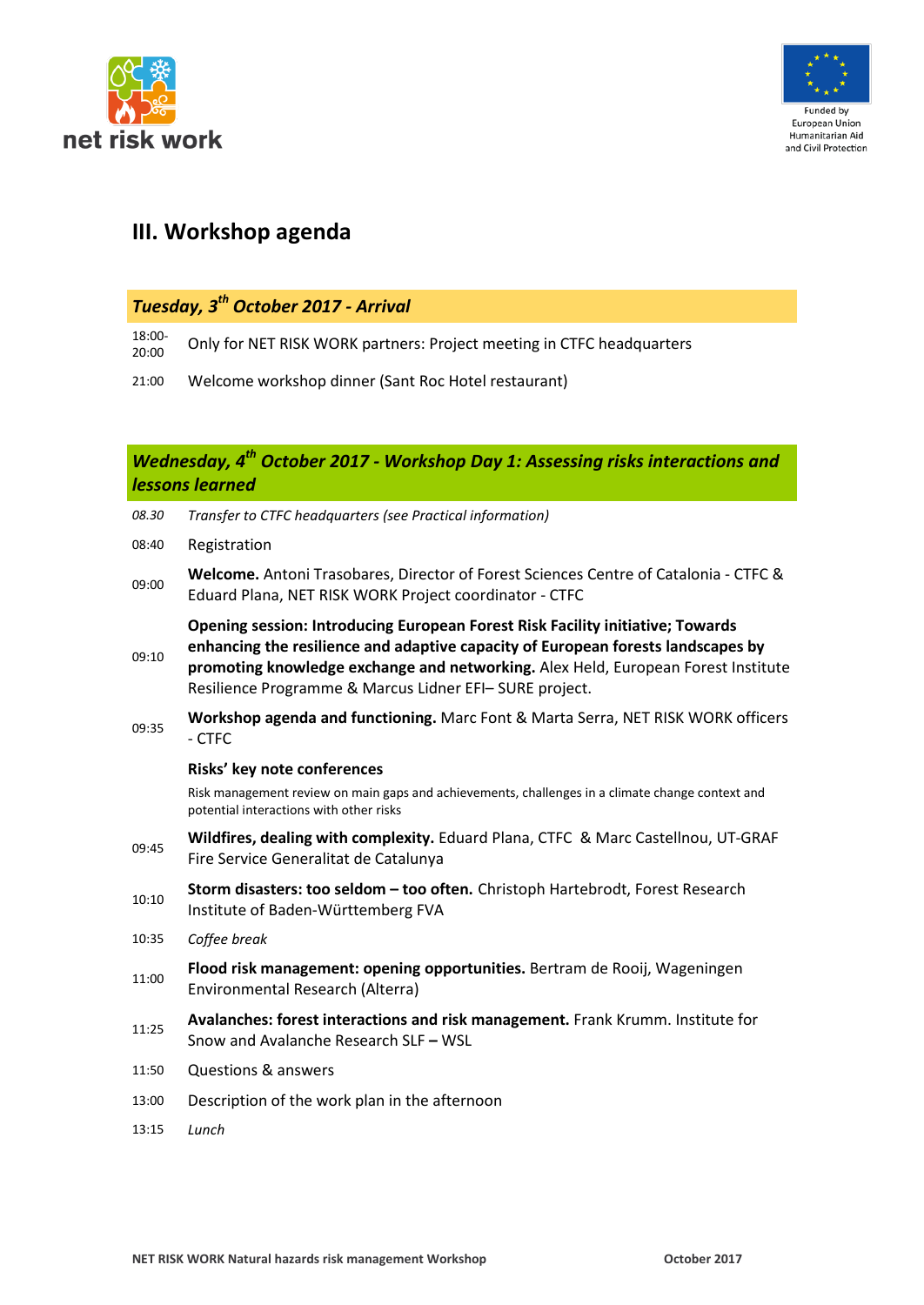



**Discussion groups sessions** (audience is split in parallel 3-4 groups)

#### 15:00 **Discussion groups 1: How are risks affecting society? How are they interacting in a climate change context?**

Description on main forest risks' impacts on people, goods and forest services and their evolution across EU under the climate change context will be discussed. Potential risk interactions should be identified.

- 16:00 Report to the plenary
- 16:30 *Coffee-break*

#### **Discussion groups 2: How being effective mitigating risks? Achievements towards risk assessment, mapping and cost-effectiveness**

- 17:00 In discussions groups 2 and 3, exchange of knowledge on lessons learned, tools and best practices managing risks will be undertaken across common cross-sectoral topics of disaster reduction strategies, in consonance with the Sendai Framework for Disaster Risk Reduction 2015-2030. In this session, specific emphasis in Risk assessment tools for an effective integration into land Planning, and to support Decision Making at end-users level (as cost-effectiveness assessment) will be considered.
- 18:00 Report to the plenary
- 18:30 Closing and transfer to Solsona city

#### *Thursday, 5th October 2017 - Workshop Day 2: Towards integrative risk planning and management*

- *08.30 Transfer to CTFC headquarters (see Practical information)*
- 09:00 **Key note conference: Awareness-raising on risk in theory and practice.** Yvonne Hengst, Forest Research Institute of Baden-Württemberg FVA

**Multi-risk R+D Projects and Operational tools for effective Risk Reduction Strategies mainstreaming at regional policies**

**- PLAtform for Climate Adaptation and Risk reDuction (PLACARD Project)** - Bertram de Rooij, Wageningen Environmental Research (Alterra)

09:35 **- Transnational Plans for the management of forest risks (PLURIFOR project)** - Eduard Mauri, Atlantic European Regional Office of the European Forest Institute

> **- Fire and Rescue Innovation Network (FIRE-IN Project)** - Jean Michel Dumaz, SAFE Cluster

**- The flood risk management plan of Sardinia (Directive 2007/60/EC)** - Roberto Silvano , Former Secretary-General of Basin Authority of Sardinia

10:30 *Coffee Break*

#### **NET RISK WORK project outcomes**

- **- Best practices compilation.** Alice Clemenceau, ENTENTE VALABRE
- **- Risk interaction matrix.** Yvonne Hengst, Forest Research Institute of Baden-
- 11:00 Württemberg FVA
	- **- RISKPlatform**. Alex Held, EFI & Christoph Suter, GEOTEST
	- **- Wildfire Regional Node**. Núria Prat, Pau Costa Foundation (PCF)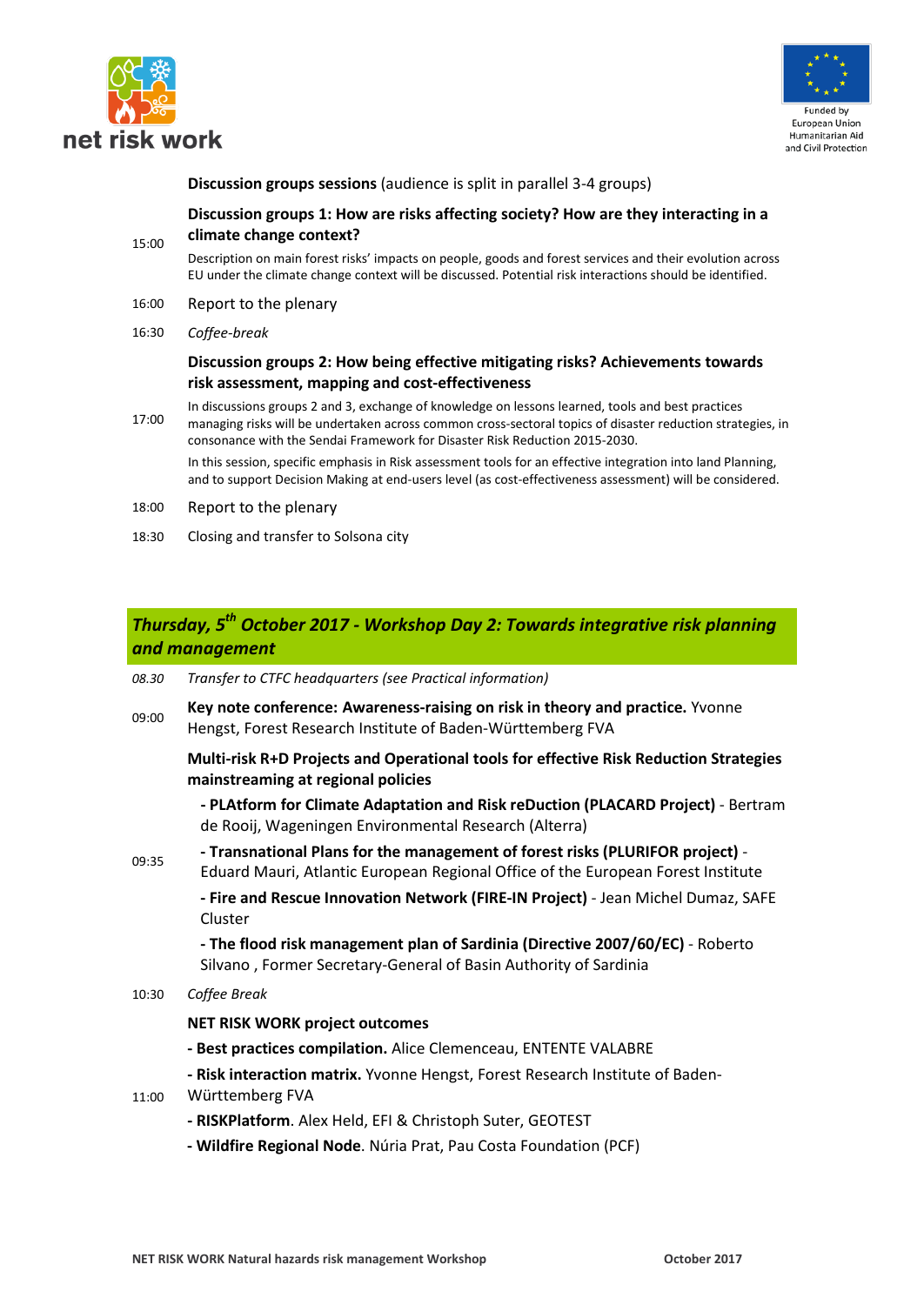



#### **Discussion groups 3: How being effective mitigating risks? Achievements towards risk planning, governance and communication to build up a resilient society**

- 11:30 Following the DG#2, in this session, knowledge exchange and gap analysis on successful risk planning process, governance and risk perception and communication towards involving citizens and communities in the disaster risk reduction strategies will be considered.
- 13:00 Report to the plenary
- 13:30 *Field trip: Transfer and lunch at traditional restaurant*

#### **Deliberations into the wild; from theory to practice**

- 15:45 Short excursion (2km walk) into a forest land with examples of managed and unmanaged woodlands and operational tools for enhancing forest resilience.
- 17:30 Conclusions
- 18:00 Closing

### *Friday, 6th October 2017 - Workshop Day 3: Field trip; wildfire and flood risks*

08:00 Departure from Solsona

**Wildfire risk: Strategic large wildfire assessment and planning, fuel treatments for resilient landscapes, risk management in wildland urban interface**

- 09:30 Jordi Vendrell, PCF, Asier Larrañaga, UT-GRAF, Ricard Farriol, Forest Ownsership Centre (CPF), David Sàez Catalunya La Pedrear Foundation, Jaume Muntada, Diputació de Barcelona
- 13:30 *Lunch*

#### **Flood risk: Mapping and regulation for land use planning, civil protection measures and protocols**

- 15:30 Eva Crego, Catalan Water Agency (ACA), Rosa Mata & Rafael Prades, Civil Protection Directorate, Government of Catalonia
- 17:00 End of field trip and transfer to BCN